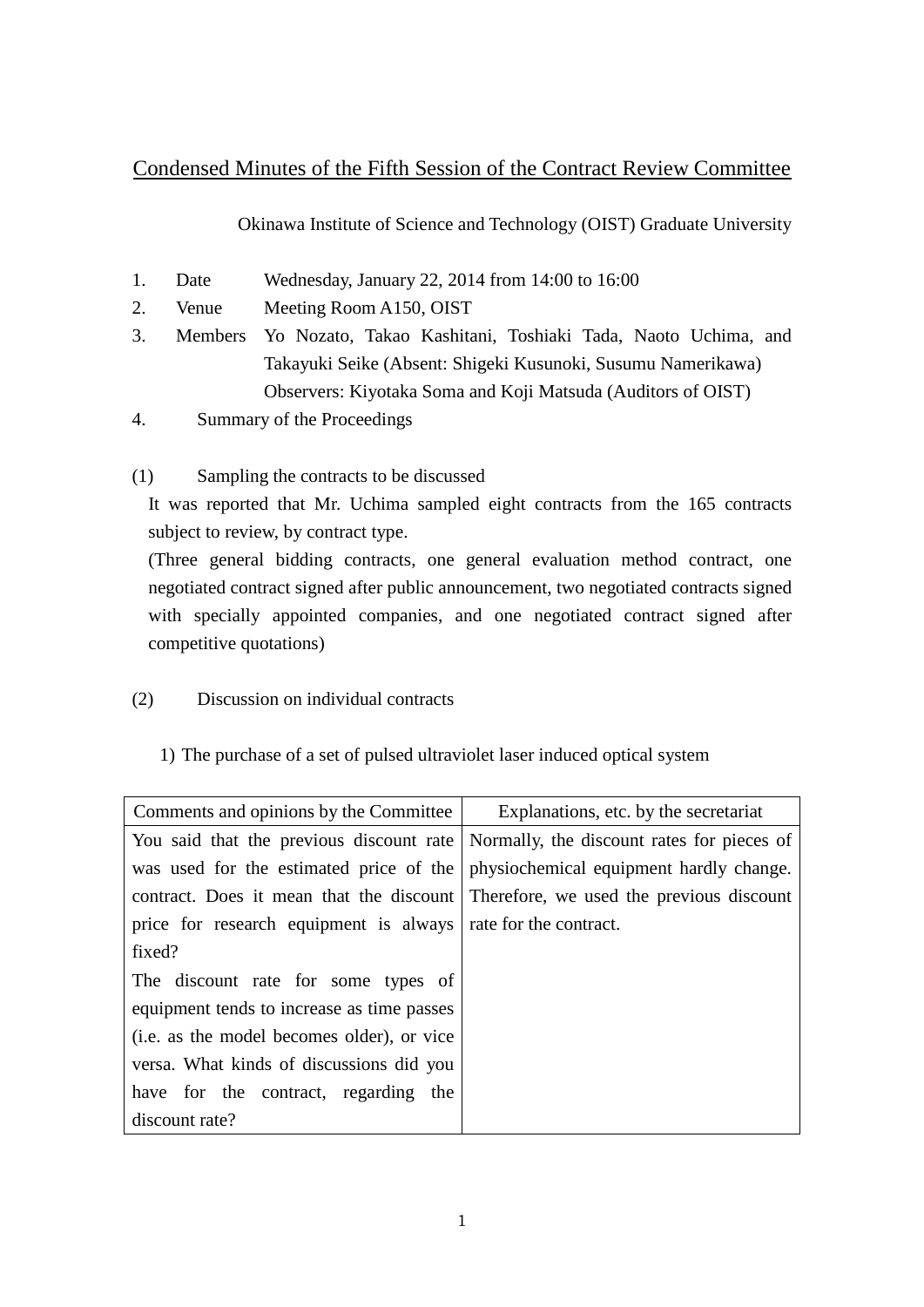| Did you compare the discount rate with    | The contract is for the upgrade of the     |
|-------------------------------------------|--------------------------------------------|
| ones offered to other institutes?         | existing microscope. When we procured      |
|                                           | the microscope, we asked other national    |
|                                           | universities and research institutes about |
|                                           | the discount rate.                         |
| How frequently do you upgrade the         | The microscope operation rate is high.     |
| equipment?                                | Therefore, we upgrade the microscope       |
|                                           | almost every year.                         |
| When a manufacturer introduces a new      | As you pointed out, when purchasing an     |
| microscope model, the discount rate for   | old model, we will conduct<br>price        |
| the old model and the new model should    | negotiations because the discount rate is  |
| be different. There should be room for    | expected to be larger.                     |
| price negotiations when purchasing an old | However, OIST is conducting cutting-edge   |
| model.                                    | research. Therefore, it is expected that   |
|                                           | products with better performance will be   |
|                                           | preferred. If there is a new model in the  |
|                                           | market, OIST will not purchase an old one. |

2) The purchase of a set of wireless access points

| Comments and opinions by the Committee | Explanations, etc. by the secretariat                                                     |
|----------------------------------------|-------------------------------------------------------------------------------------------|
|                                        | You said that you have obtained quotations We have procured some of the products          |
|                                        | from four suppliers. Are there cases where, included in the contract in the past.         |
|                                        | on examination of the quotations, agency Therefore, the price at which we procured        |
|                                        | A supplies some of the products at the the products was used as the estimated             |
|                                        | cheapest price and agency B supplies other   price for those products. In cases where all |
|                                        | products at the cheapest price? What products included in the contract are new            |
| would you do in that case?             | procurements, we do sometimes purchase                                                    |
|                                        | some products from one agency and other                                                   |
|                                        | products from another agency, when they                                                   |
|                                        | offer cheaper prices.                                                                     |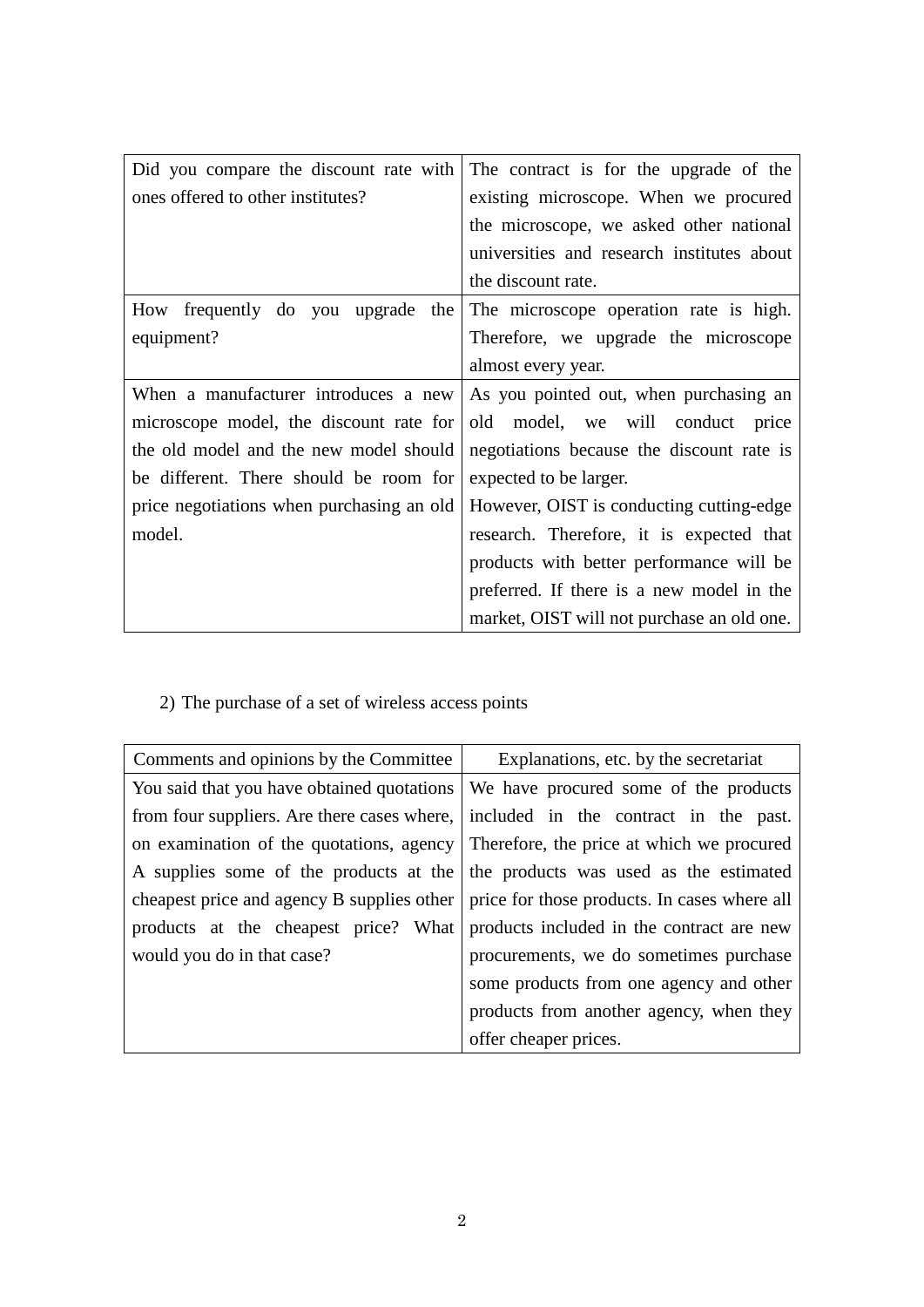|                                       | The date of quotation for CTC reads The contractor made a successful bid in     |
|---------------------------------------|---------------------------------------------------------------------------------|
|                                       | October 7 and the date for bidding was the second bidding. There was not enough |
|                                       | October 3. Can you call a document time to prepare a quotation on the spot,     |
| produced after bidding a "quotation"? | before the bidding. When bidding is                                             |
|                                       | conducted multiple times such as this one,                                      |
|                                       | we sometimes have to ask the contractor to                                      |
|                                       | submit a quotation which states their bid                                       |
|                                       | price at a later date.                                                          |

3) The construction of laboratory III and other construction work

| Comments and opinions by the Committee      | Explanations, etc. by the secretariat         |
|---------------------------------------------|-----------------------------------------------|
| Did you analyze the reasons why the         | The budget was made two years ago. The        |
| project ended up being unsuccessful last    | unit costs of materials and labor have        |
| fiscal year?                                | surged over the past two years. The           |
|                                             | construction industry is putting much of      |
|                                             | their resources into reconstruction projects  |
|                                             | after the Great East Japan Earthquake. In     |
|                                             | particular, there is a shortage of foremen.   |
| Are you referring to the national standards | Yes, we are. We refer to the estimation       |
| for unit labor costs?                       | standards of the Ministry of Land,            |
|                                             | Infrastructure, Transport and Tourism         |
|                                             | (MLIT).                                       |
| Did companies from Okinawa Prefecture       | We set the qualification for participating in |
| participate in the bidding?                 | the competitive bidding in such a way that    |
|                                             | companies of the prefecture could             |
|                                             | participate in the bidding. In the end, some  |
|                                             | local companies participated in the first     |
|                                             | bidding, but no local company participated    |
|                                             | the<br>bidding onwards<br>from<br>second      |
|                                             | (although they were announced publicly).      |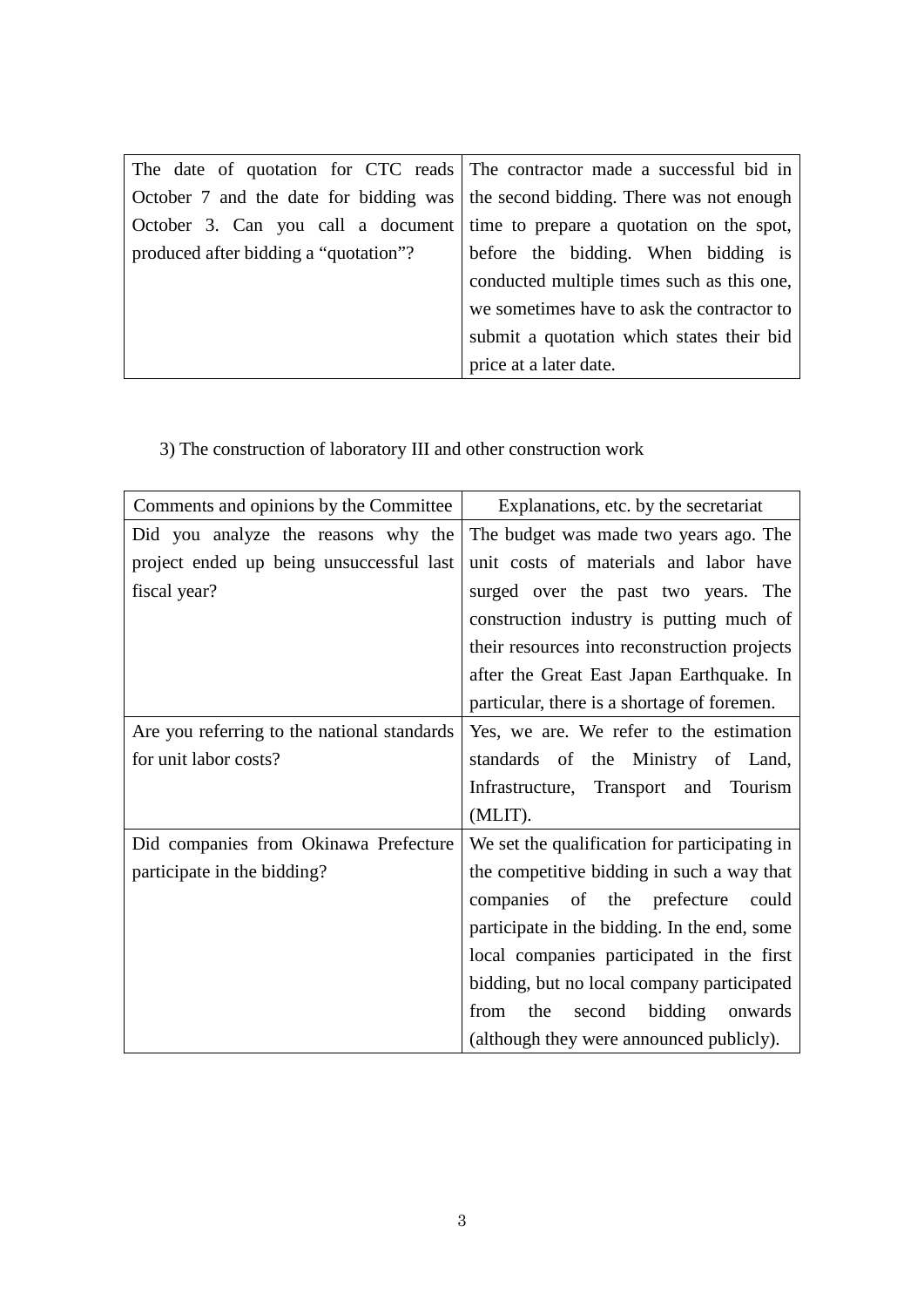|                    | Did you publicly announce the bidding for   In light of the fact that no foreign |
|--------------------|----------------------------------------------------------------------------------|
| foreign companies? | companies made a successful bid in the                                           |
|                    | first and second competitive bidding, we                                         |
|                    | made a public announcement in English as                                         |
|                    | well as in Japanese in order to show them                                        |
|                    | that we are serious about inviting foreign                                       |
|                    | companies to participate in the bidding.                                         |
|                    | This way we also encouraged already                                              |
|                    | participating companies to become more                                           |
|                    | competitive.                                                                     |

## 4) Electrical installation work for the newly constructed laboratory III

| Comments and opinions by the Committee     | Explanations, etc. by the secretariat                                           |
|--------------------------------------------|---------------------------------------------------------------------------------|
|                                            | You said that you used the general   We evaluated candidates with regard to the |
| method for selecting the<br>evaluation     | appropriateness of the execution schemes,                                       |
| contractor. Could you explain to me        | the past performance of the technical                                           |
|                                            | exactly which part of the execution supervisors who would be deployed, the      |
|                                            | scheme submitted by the successful levels of understanding about the            |
| contractor was superior?                   | construction work involved, and the                                             |
|                                            | abilities of the engineers who will be                                          |
|                                            | deployed. The successful contractor had                                         |
|                                            | the highest mark for all these items.                                           |
| I understand that multiple committee       | We have a specified set of points for the                                       |
| members discuss among themselves when      | evaluation of each item, but we do not                                          |
| evaluating each item regarding candidates' | have objective numerical criteria.                                              |
| abilities. Do you have internal evaluation |                                                                                 |
| criteria when discussing and evaluating    |                                                                                 |
| candidates?                                |                                                                                 |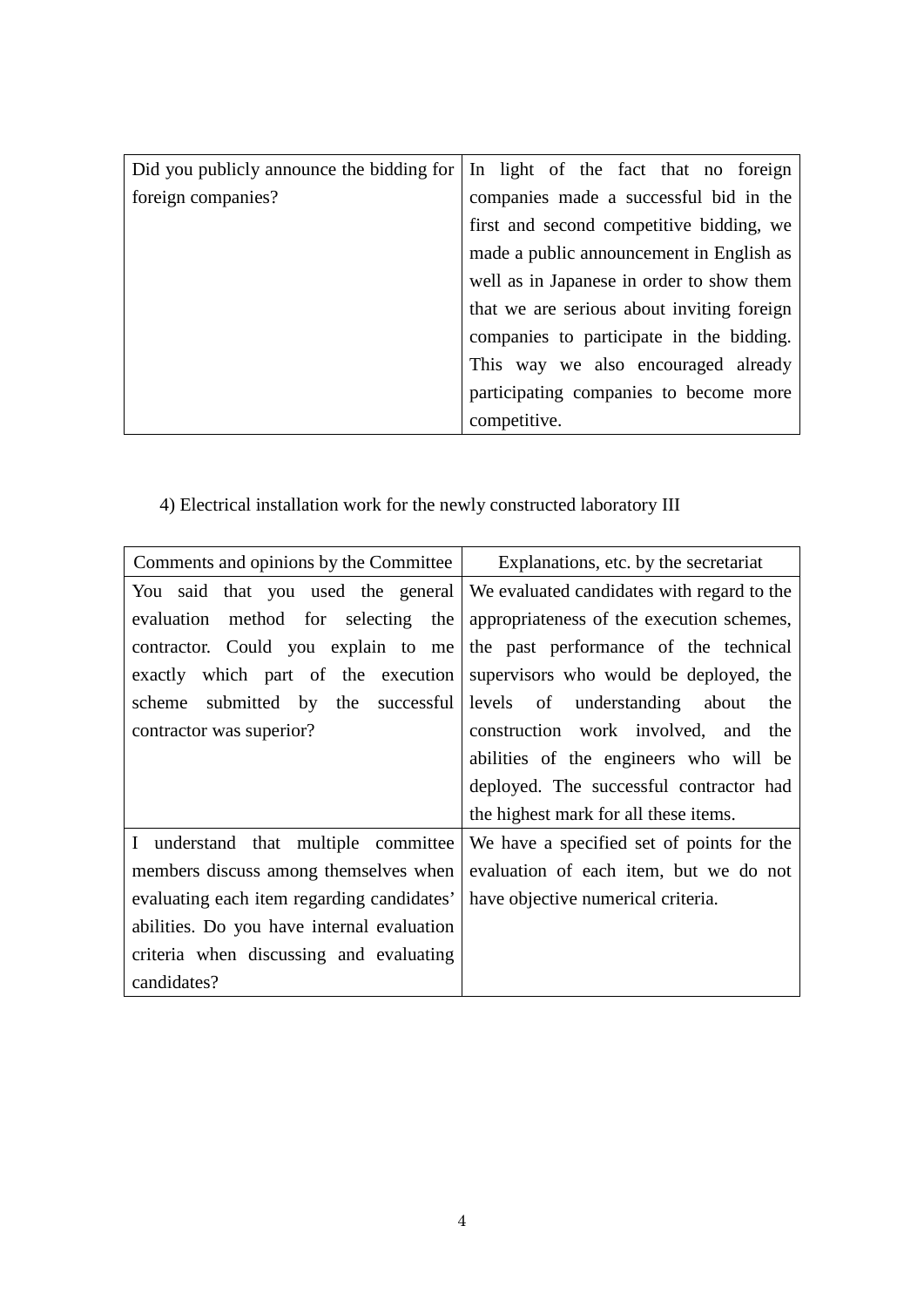| I understand that standardization is We will think about doing this for future |              |
|--------------------------------------------------------------------------------|--------------|
| difficult for general evaluation. However,                                     | evaluations. |
| in our case, we decide to a certain extent                                     |              |
| the<br>objective numerical criteria                                            |              |
| beforehand, in order to ensure that,                                           |              |
| whoever the committee members might                                            |              |
| be, the candidates can be evaluated in an                                      |              |
| equal manner to the maximum extent                                             |              |
| possible. For example, you could at least                                      |              |
| decide keywords beforehand.                                                    |              |

5) The obtainment of permissions and the creating of designs for construction area 8-3

| Comments and opinions by the Committee      |     |             | Explanations, etc. by the secretariat       |
|---------------------------------------------|-----|-------------|---------------------------------------------|
| What is the difference between the "public" |     |             | The "public announcement for participant"   |
| announcement                                | for | participant | confirmation" is a method where we          |
| confirmation" and general competitive       |     |             | publicly announce that OIST is planning to  |
| bidding?                                    |     |             | sign a contract with a specific company for |
|                                             |     |             | XX project, and publicly ask whether any    |
|                                             |     |             | other companies wish to participate in the  |
|                                             |     |             | negotiations, before concluding<br>the      |
|                                             |     |             | contract. This way we encourage more        |
|                                             |     |             | competition than would be the case if we    |
|                                             |     |             | used a simple negotiated contract method.   |
|                                             |     |             | We do not disclose the specific company     |
|                                             |     |             | when we make the<br>public<br>name          |
|                                             |     |             | announcement.                               |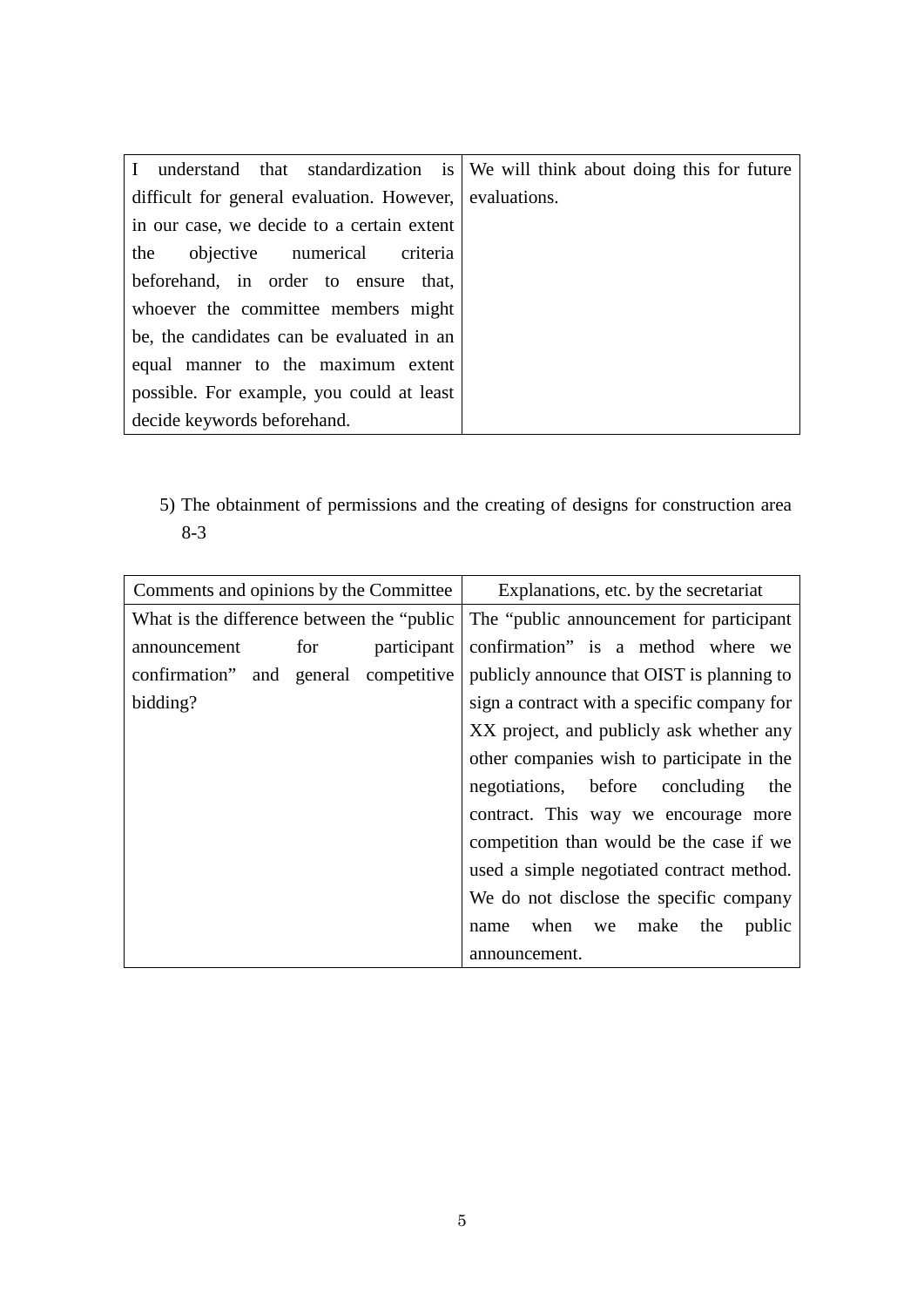| Do you have to divide the construction     | We decide on the construction areas for        |
|--------------------------------------------|------------------------------------------------|
| area into small areas? Integrating the     | which we place orders separately, after        |
| construction area would enable contractors | comprehensively<br>examining<br>the            |
| to execute the construction work more      | constraints in terms of time and budget.       |
| systematically and may reduce the total    | It is partly true that placing a blanket order |
| cost.                                      | for design and execution may be more           |
|                                            | efficient, for example. However, we also       |
|                                            | consider<br>impartiality,<br>need<br>to        |
|                                            | competitiveness and transparency.              |
| The contract price is 76% of the estimated | We calculated the estimated price using the    |
| price. Where does this difference come     | MLIT guidelines. For this kind of              |
| from?                                      | consultation work, OIST calculates the         |
|                                            | direct expenses first and then adds a          |
|                                            | specific percentage of the direct expenses     |
|                                            | as overhead expenses. In the case of this      |
|                                            | contract, the contractor probably submitted    |
|                                            | the lower price than the estimated price as    |
|                                            | a result of assessing the size and the         |
|                                            | content of the relevant work.                  |
| If you ask companies to use specified      | For general construction work, a reference     |
| formats for quotations, it might become    | quantity table is included in public           |
| easier to compare between companies or to  | documents.<br>Therefore,<br>announcement       |
| compare the current contract and past      | submitted quotations are similar between       |
| contracts.                                 | companies because they refer to the            |
|                                            | reference numerical values in the table.       |
|                                            | For consultation work, there are some          |
|                                            | differences<br>between<br>quotations<br>the    |
|                                            | submitted by different companies.              |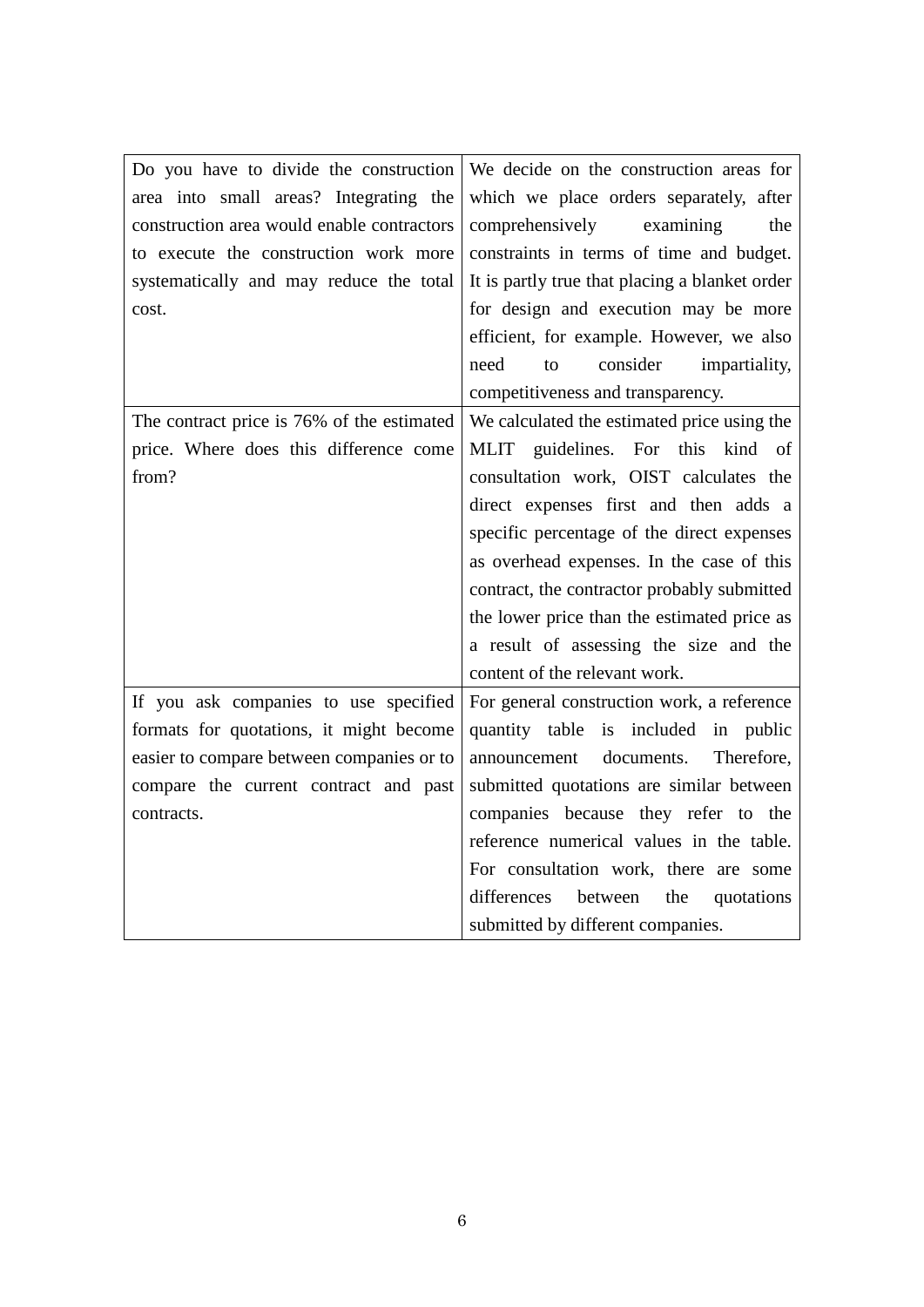6) The purchase of a soundproof chamber for behavior experiments

| Comments and opinions by the Committee   | Explanations, etc. by the secretariat       |
|------------------------------------------|---------------------------------------------|
| Was the initial asking price higher than | Yes, it was. We have purchased the same     |
| OIST expected?                           | type of soundproof facility from this       |
|                                          | company in the past. Therefore, we          |
|                                          | conducted price negotiations while          |
|                                          | referring to the price at which we          |
|                                          | purchased the soundproof facility in the    |
|                                          | past.                                       |
| How did you check whether there were     | This is a special type of construction work |
| any other candidate companies?           | where they undertake construction inside a  |
|                                          | clean room. There is only one company in    |
|                                          | Japan which can design, procure the         |
|                                          | materials, and conduct the construction     |
|                                          | work. In addition, the price that the       |
|                                          | company quoted was less than five million   |
|                                          | yen, which was our standard price for the   |
|                                          | negotiated contract. Therefore, we did not  |
|                                          | through the process of "public"<br>QQ       |
|                                          | for<br>announcement<br>participant          |
|                                          | confirmation."                              |
| You said that there is only one company  | It would be difficult to have a contract    |
| which could conduct all the construction | with ordinary companies because the         |
| work. Could you create a competitive     | construction<br>work involves<br>special    |
| environment if the construction work was | treatment where all the clothes and the     |
| split into multiple procedures?          | tools to be used have to be sterilized.     |
|                                          | Employing different companies to design     |
|                                          | the project, procure the materials and      |
|                                          | execute the construction work may affect    |
|                                          | the quality of the work. Therefore, we      |
|                                          | placed the order with the company which     |
|                                          | could conduct all the procedures by         |
|                                          | themselves.                                 |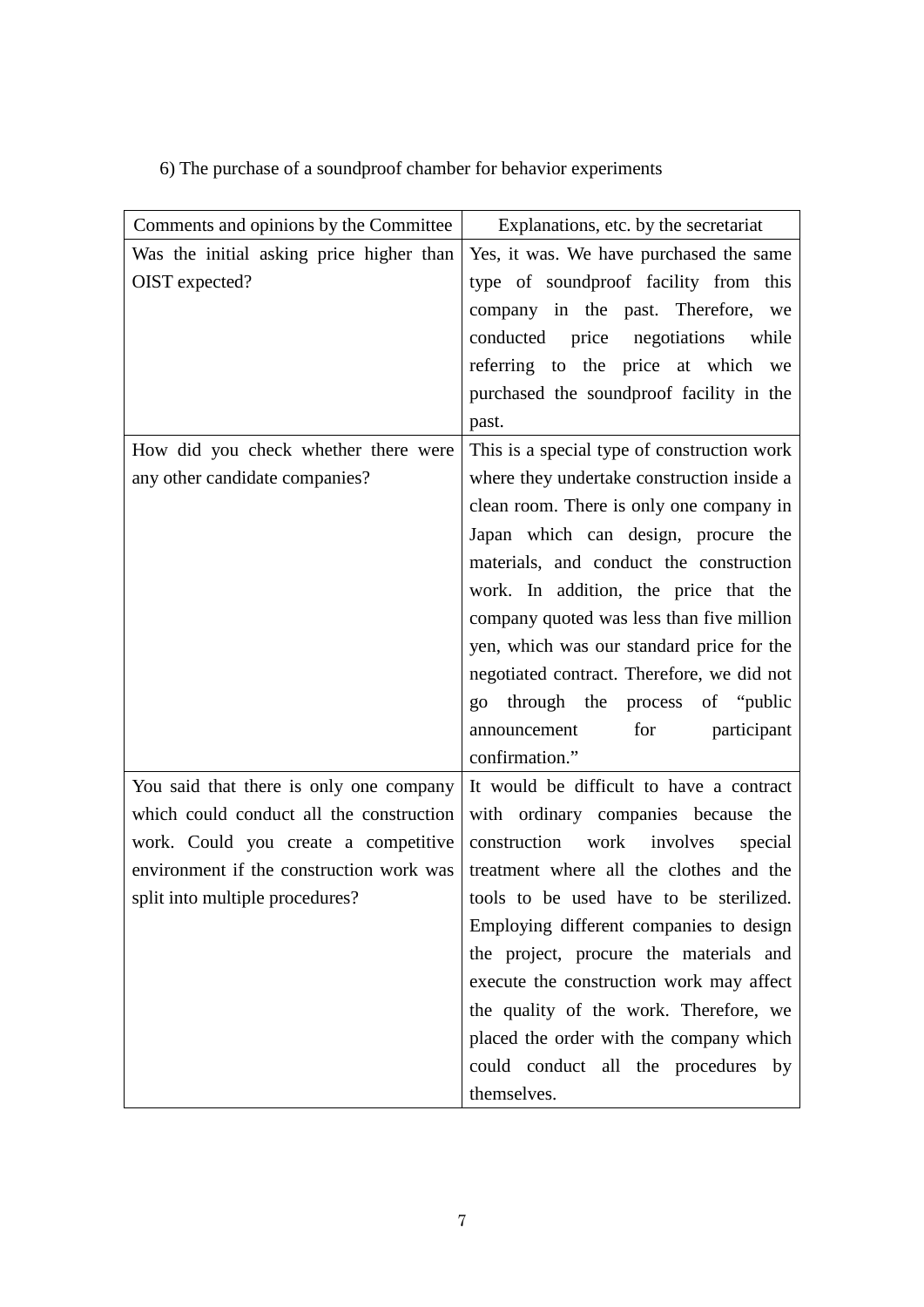| The important thing is to have information We will think about doing this for future |  |
|--------------------------------------------------------------------------------------|--|
| that can be used for price negotiations. negotiations.                               |  |
| Therefore, it would be useful for price                                              |  |
| negotiations if you obtain quotations from                                           |  |
| companies which can provide part of the                                              |  |
| goods and services involved in the                                                   |  |
| construction work.                                                                   |  |

## 7) The working design for the Child Development Center

| Comments and opinions by the Committee      | Explanations, etc. by the secretariat        |
|---------------------------------------------|----------------------------------------------|
| This is a contract for the working design.  | Yes, they did. This work is directly related |
| Did the same contractor do the basic        | to the redesigning of housing facilities on  |
| design for the Child Development Center?    | campus and the additional design of a        |
|                                             | nursery, which was contracted through the    |
|                                             | "public announcement for participant         |
|                                             | confirmation" in FY 2010. Therefore, this    |
|                                             | time we concluded a simple negotiated        |
|                                             | contract with the same contractor.           |
| The working design for the construction of  |                                              |
| a building is technical and complex.        |                                              |
| Okinawa<br>Therefore,<br>the<br>prefectural |                                              |
| government also signs a negotiated          |                                              |
| contract for the working design with the    |                                              |
| same contractor who did the basic design.   |                                              |
| However, for related civil engineering      |                                              |
| work, we choose a contractor through a      |                                              |
| bidding process, rather than contracting    |                                              |
| with the same contractor.                   |                                              |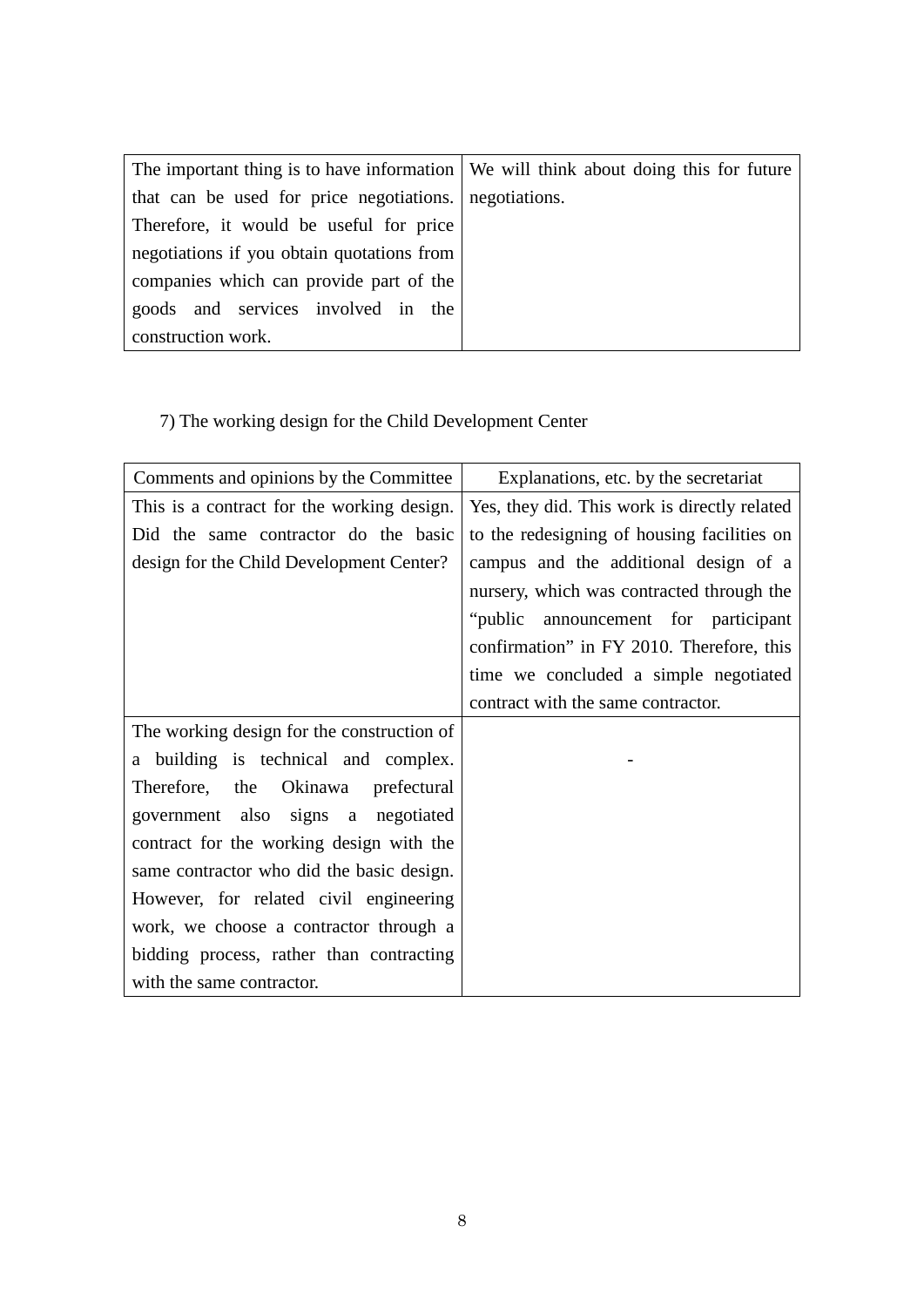8) The purchase of a set of object lenses for multiphoton excitation laser scanning microscopes

| Comments and opinions by the Committee       | Explanations, etc. by the secretariat         |
|----------------------------------------------|-----------------------------------------------|
| Are the two companies which submitted        | Yes, they are. This manufacturer employs      |
| the<br>agents of<br>quotations<br>the<br>the | a typical agent system.                       |
| manufacturer?                                |                                               |
| Do these agents have the right to decide     | The agents have the right to decide the       |
| the price, or, does the manufacturer decide  | price.                                        |
| the price?                                   |                                               |
| Even one yen difference between asking       | It is rare that multiple agents quote exactly |
| prices would decide which agent wins. I      | the same price, because agents have the       |
| wonder why they quoted exactly the same      | right to decide the price.                    |
| price. Were they not serious about winning   |                                               |
| the contract?                                |                                               |
| It is desirable that companies should be     | We will consider it.                          |
| told beforehand about the procedures that    |                                               |
| should be followed in cases where            |                                               |
| multiple companies quote the<br>same         |                                               |
| amount in competitive quotations because     |                                               |
| that the procedures leads to enhance         |                                               |
| competitive consciousness of companies.      |                                               |
| How do you dispose of equipment which        | There are only a few cases where we have      |
| becomes obsolete?                            | disposed of equipment, because OIST was       |
|                                              | only established recently. We have traded     |
|                                              | some pieces of equipment in for new           |
|                                              | models.                                       |